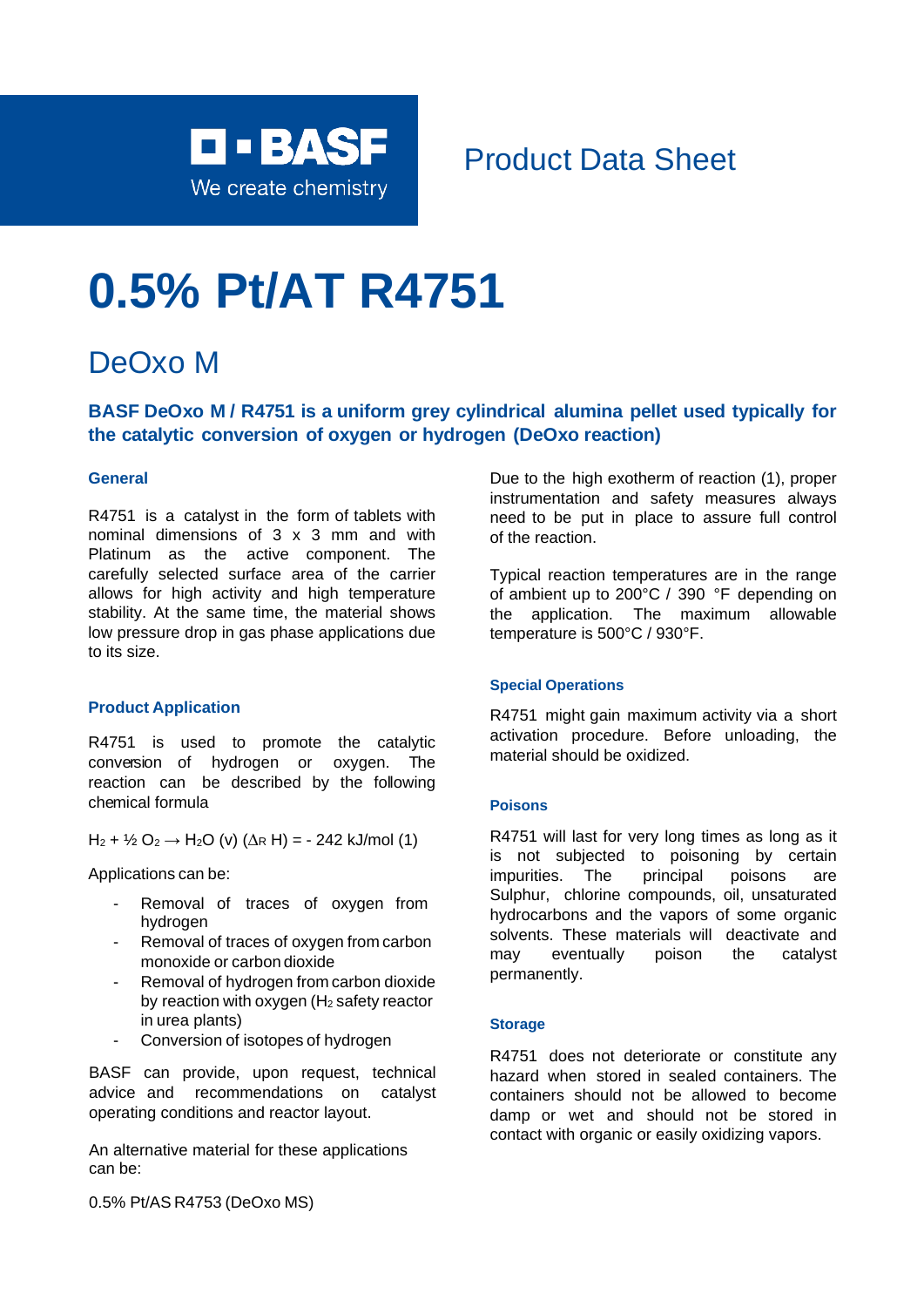

| <b>Target Properties</b>                   |                                  |
|--------------------------------------------|----------------------------------|
| <b>Chemical Composition</b><br>(dry basis) | $0.5\%$ wt./wt. Pt<br>on Alumina |
| <b>Typical Physical Properties</b>         |                                  |
| Packed Bulk Density, kg/l                  | 1 0                              |
| Total Surface Area (BET), m <sup>2/g</sup> | 90                               |

#### **Packaging**

− 64 l fiber drums with up to 50 kg net

#### **Point of Shipment**

− Rome, Italy

# Product Data Sheet